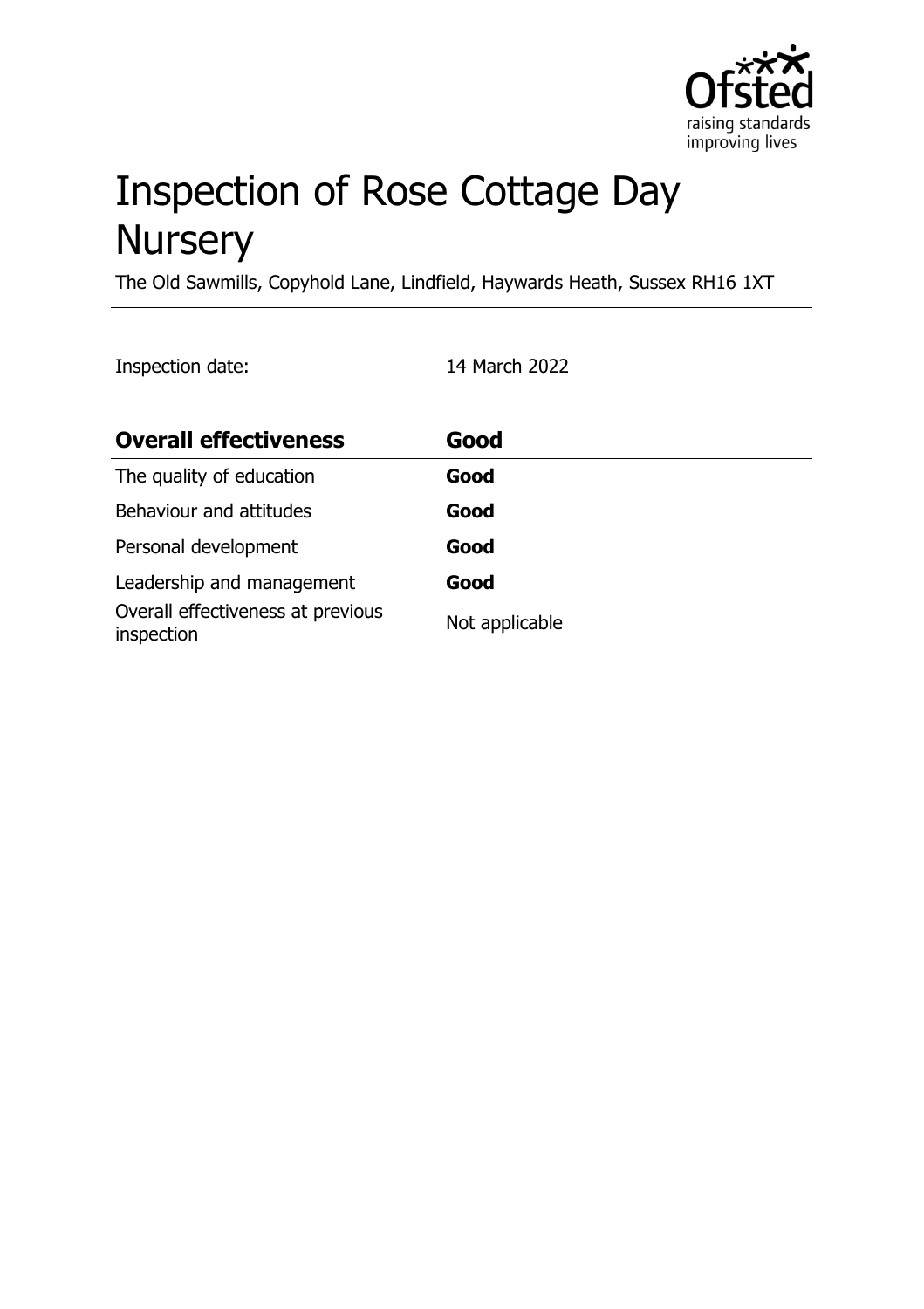

# **What is it like to attend this early years setting?**

#### **The provision is good**

Children thoroughly enjoy attending this nursery where they spend a lot of time outside exploring the woods and helping to care for the goats, guinea pigs, chickens and ducks. Children help staff to collect eggs laid by the chickens and sit with the goats at story times.

Babies feel secure as staff give them reassuring cuddles as they wake from their sleep and sing gently to them. Toddlers confidently explore their inside and outside environments. They splash in puddles in the woods, gently stroke the guinea pigs and show good imagination as they listen to 'The Gruffalo' and then re-enact the story using spoon puppets. Older children are good communicators. They talk to staff and visitors at the look-out post about what they can see in the farmland beyond the nursery. They eagerly point out the cows and the farmer in his tractor.

Children's behaviour is good as staff are positive role models. Children listen to others, take turns and share resources willingly. Staff praise children's efforts and achievements. This helps to build children's confidence and reinforces their positive attitudes to learning. Children make good progress in their learning and development as staff treat each child as an individual. Staff plan a range of interesting and exciting activities tailored to support children's interests and needs.

#### **What does the early years setting do well and what does it need to do better?**

- $\blacksquare$  The manager supports her staff team well. She recognises the uniqueness of the setting's exciting outdoor area and is keen to develop this further. Staff share this vision. They benefit from regular meetings with the manager and access a number of training opportunities to constantly improve their knowledge and skills.
- $\blacksquare$  The manager and staff demonstrate a clear understanding of the curriculum and what they would like children to learn. Staff assess children's progress accurately and use this knowledge to challenge children and help them reach the next stage in their learning.
- Staff share stories and songs with children. Toddlers understand concepts such as 'longer' and 'shorter' as staff ask them to select ingredients to put in their 'potion'. They identify different shapes and choose the correct coloured items when asked. Older children talk about their planting activity and what their cress seeds need to be able to grow. However, staff do not always fully promote children's thinking skills. For example, they do not always ask children challenging questions, or give them enough time to think when responding to questions.
- An effective key-person system helps children to feel settled and secure throughout their time at the nursery. Staff get to know children well and build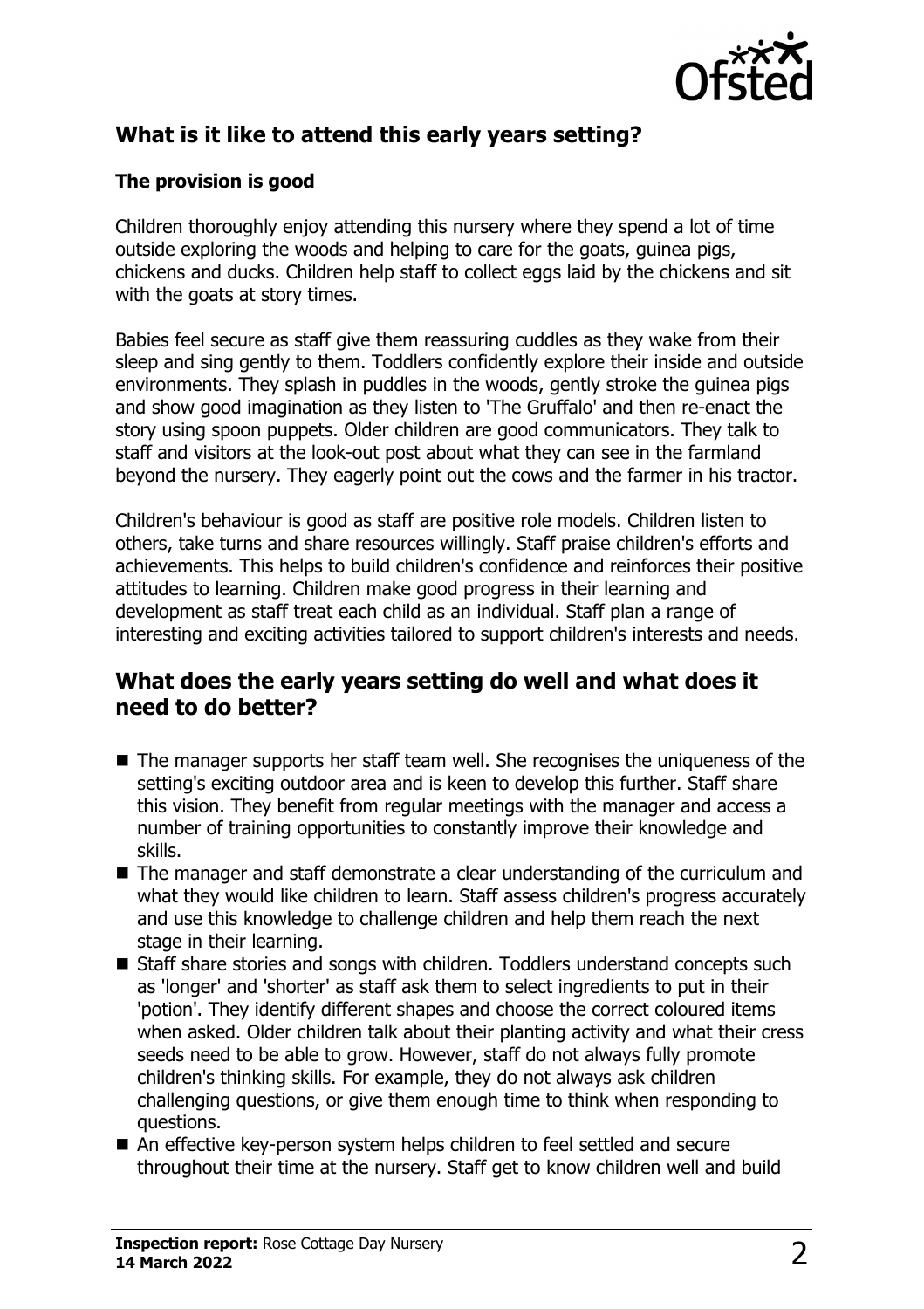

nurturing relationships with them. Staff provide care that is sensitive to children's needs and wishes. For example, they respectfully ask children if they are ready for a nappy change.

- $\blacksquare$  Parents speak positively about the nursery and staff. They say that their children enjoy attending and that the outside environment is really nice. The manager has created a 'working wall' outside where parents can see children's artwork and any themes for the week. However, the information provided to parents about how they can support children's learning at home is inconsistent. Some suggestions for home activities are not individualised to each child and not all parents are aware of the benefits of continuing children's learning at home. In addition, the manager has not fully established an effective, two-way exchange of information about children's development with other settings that the children attend, to promote consistency in children's learning.
- Children's physical health is promoted well through nutritious food, regular fresh air and exercise. Children relish in the time they spend outdoors. The management team has recently reviewed the policy on the provision of food and children's allergies to further ensure that children's dietary requirements are strictly adhered to.
- Staff are keen to seek children's opinions. For example, children form a committee meeting to discuss how they would like to develop the garden area. They work collaboratively to come up with ideas and record these on their clipboards. Children suggest resources such as magnifying glasses and dressingup clothes, although they cleverly agree that dressing-up clothes should be waterproof if they are going to be outside.

## **Safeguarding**

The arrangements for safeguarding are effective.

Staff understand their duty to protect the children they care for. The manager and staff have a clear understanding of their safeguarding responsibilities. They know how to recognise signs that may indicate a child is at risk of harm. Staff attend regular training to ensure their safeguarding knowledge remains up to date. The management team uses robust recruitment and vetting procedures to ensure staff's suitability to work with children. The premises are secure and staff carefully risk assess the indoor and outdoor environments. They involve the children in assessing their own risks, such as being mindful of the tree roots in the woods.

#### **What does the setting need to do to improve?**

#### **To further improve the quality of the early years provision, the provider should:**

 $\blacksquare$  support staff to further improve their interactions with children, to give children time to think and respond to questions asked and to make the most of conversations to extend learning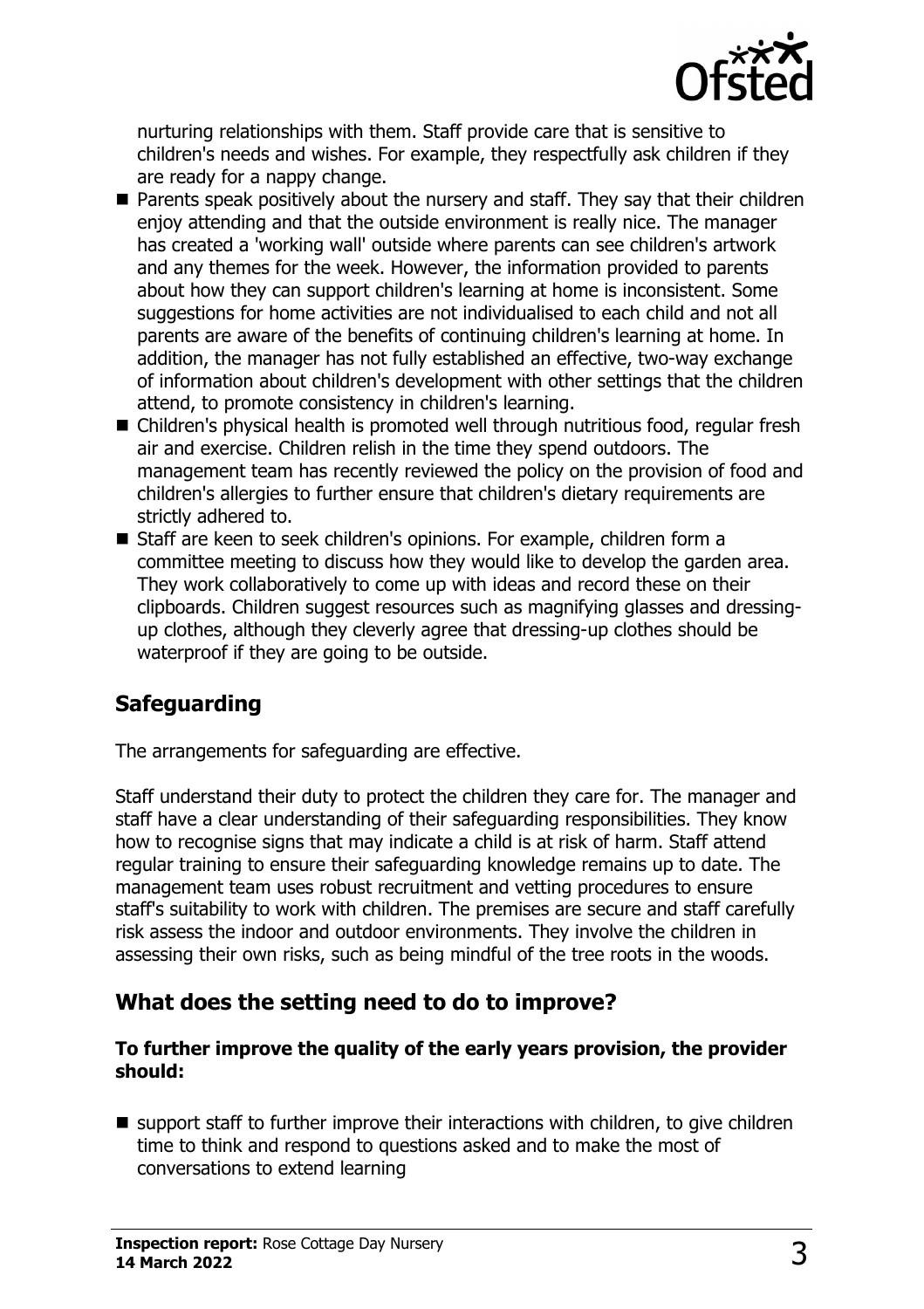

- improve the information provided to parents further and find different ways to encourage them to help guide and support their children's learning at home
- strengthen information-sharing with other settings children attend, to promote more continuity in their learning and development.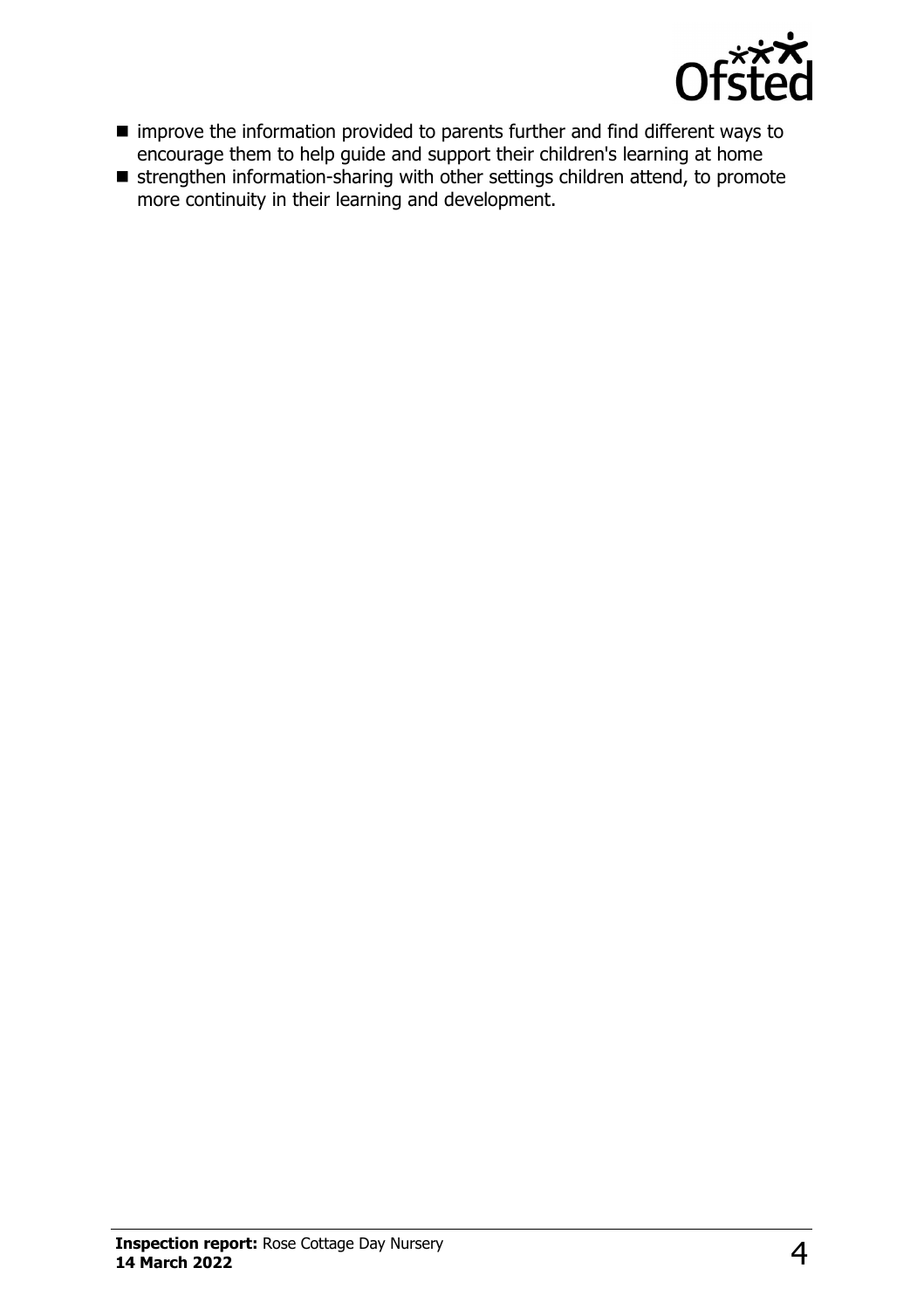

| <b>Setting details</b>                              |                                                 |
|-----------------------------------------------------|-------------------------------------------------|
| Unique reference number                             | 2555610                                         |
| <b>Local authority</b>                              | <b>West Sussex</b>                              |
| <b>Inspection number</b>                            | 10215807                                        |
| <b>Type of provision</b>                            | Childcare on non-domestic premises              |
| <b>Registers</b>                                    | Early Years Register                            |
| Day care type                                       | Full day care                                   |
| Age range of children at time of<br>inspection      | $0$ to $4$                                      |
| <b>Total number of places</b>                       | 57                                              |
| Number of children on roll                          | 91                                              |
| Name of registered person                           | <b>Bright Horizons Family Solutions Limited</b> |
| <b>Registered person unique</b><br>reference number | RP901358                                        |
| <b>Telephone number</b>                             | 01444474730                                     |
| Date of previous inspection                         | Not applicable                                  |

#### **Information about this early years setting**

Rose Cottage Day Nursery re-registered in 2019 and has recently come under the ownership of Bright Horizons Family Solutions Ltd. It is situated in Lindfield near Haywards Heath, West Sussex. The nursery is open each weekday, from 8am until 6pm, for most of the year. It is in receipt of funding for the provision of free early education for children aged two, three and four years. The nursery employs 14 staff who work directly with the children, eight of whom hold appropriate childcare qualifications at level 2 and above. The rest of the staff are all working towards level 2 or level 3 qualifications.

## **Information about this inspection**

**Inspector**

Nicky Hill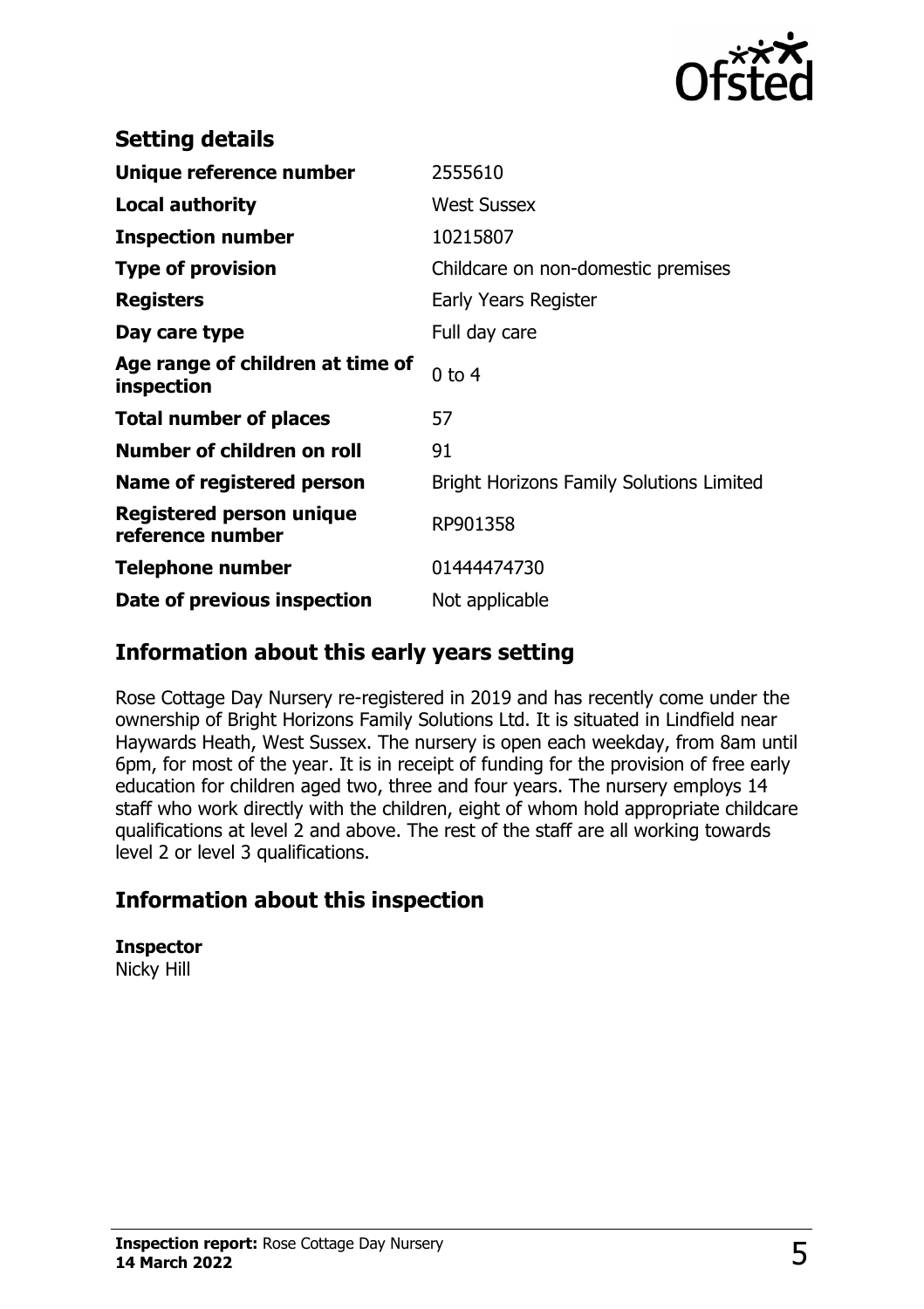

#### **Inspection activities**

- $\blacksquare$  This was the first routine inspection the provider received since the COVID-19 pandemic began. The inspector discussed the impact of the pandemic with the manager and has taken that into account in their evaluation of the provider.
- $\blacksquare$  The manager and the inspector completed a learning walk together of all areas of the nursery and discussed the early years curriculum.
- $\blacksquare$  The inspector talked to staff and children at appropriate times during the inspection and took account of their views.
- $\blacksquare$  The inspector observed the quality of education being provided, indoors and outdoors, and assessed the impact that this was having on children's learning.
- $\blacksquare$  The manager and the inspector carried out a joint observation of a small-group activity outside.
- $\blacksquare$  Parents shared their views on the setting with the inspector.

We carried out this inspection under sections 49 and 50 of the Childcare Act 2006 on the quality and standards of provision that is registered on the Early Years Register. The registered person must ensure that this provision complies with the statutory framework for children's learning, development and care, known as the early years foundation stage.

If you are not happy with the inspection or the report, you can [complain to Ofsted](http://www.gov.uk/complain-ofsted-report).